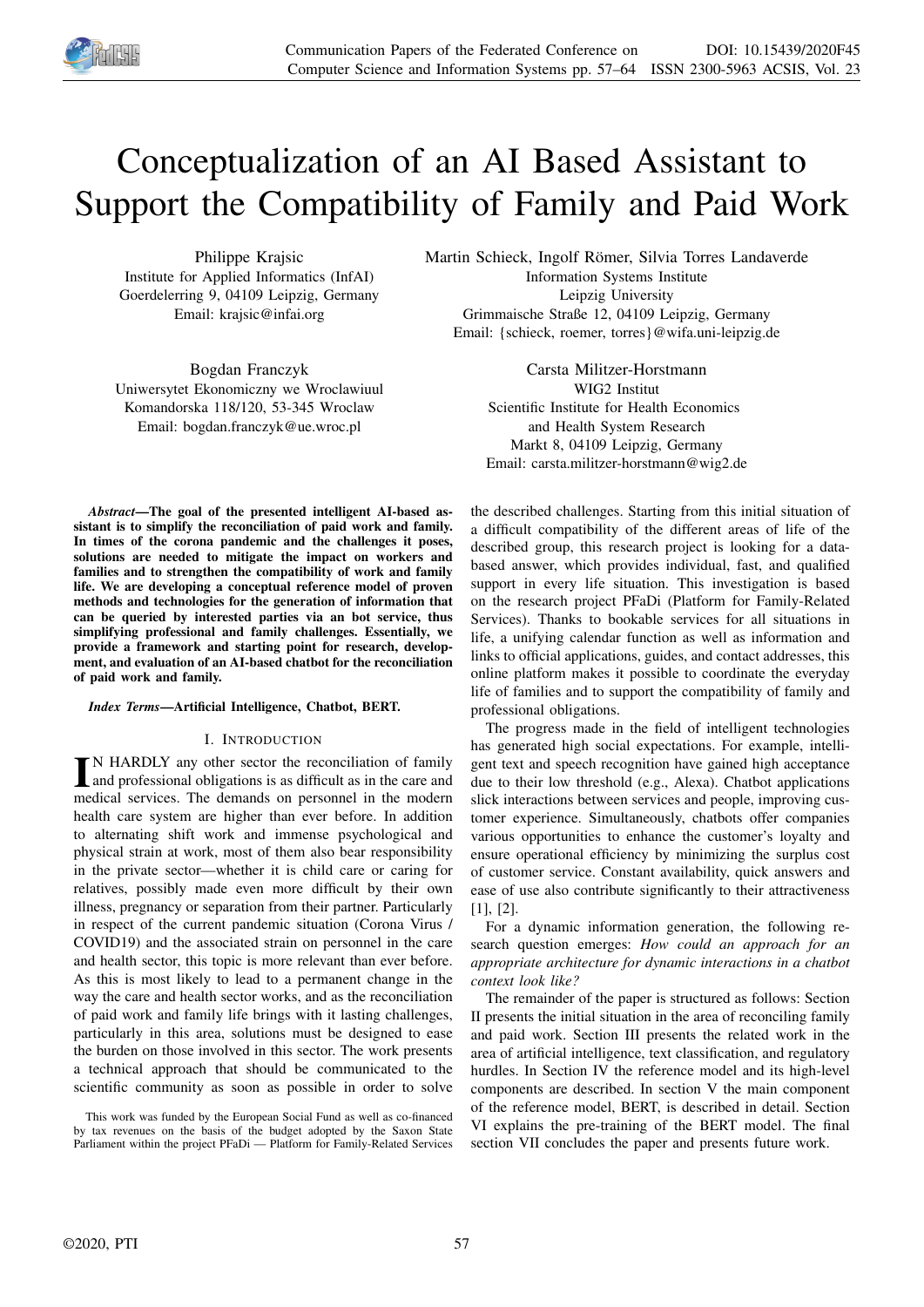## II. INITIAL SITUATION

Family and paid work can then be regarded as compatible if the conditions allow the acting person to delimit a stableflexible system of areas of action, in which there is scope for planning the transitions between areas of action; compatibility is thus essentially influenced by the ability to regulate the areas or the scope for action, time, and decision-making given there [3]. The issue of reconciling paid work and family/care is often dealt with in the context of the so-called work-life balance. This concept, which deals with the balance between paid work and the rest of life, explicitly includes the area of leisure time and is therefore somewhat broader in scope [4]. Reconciling paid work and family life can also be seen in the context of achieving greater gender equality in the company. While more men are involved in child care and upbringing today than in previous decades, a large part of family and care work is still performed by women. Women are thus exposed to a greater double burden than men in pursuing their professional careers. Family and care work not only contributes to the fact that women are less likely to work, it also makes it more difficult to realise career opportunities. The latter is expressed above all in the fact that women are underrepresented in management positions [5]. For this study, it must be noted that according to a WHO analysis of March 2019 on the gender distribution in the health sector in 104 countries, 70% of workers are women [6]. Thus, the vast majority of workers in the health sector are women, who experience a particular double burden of combining domestic responsibilities and the specific challenges of their working environment.

In the context of the health care system, the issue of reconciling family and paid work life is important because questions of the quality of health care are affected at different levels. This concerns, among other things, the specific forms of requirements and burdens of the professions working in the health care system, such as shift work, the individual satisfaction and performance of doctors, professional nurses, assistant professions, or therapeutic professions (e.g., physiotherapy, occupational therapy, psychotherapy) or also the guarantee of sufficient (medical) care density in rural areas depending on the availability of a family-friendly infrastructure. Studies from Australia, France, Malaysia, the Netherlands and Hungary show that among physicians of different specialties, the experience of poor work-life balance is positively associated with burnout, but also correlates with other unfavorable outcomes such as willingness to quit or impairment of subjective health [7]. International studies have shown that for professional nurses, conflicts over the balance of paid work and family life are associated with a stronger negative mood, emotional exhaustion, the intention to quit or change jobs, but also with worsening health parameters (pain symptoms, increased cardiometabolic risk score) [7]. In a survey of 120 physicians, a group of researchers around Jerg-Bretzke (2018) revealed that 97.4% would like to be able to take a break from paid work in case of a family emergency, part-time arrangements, (96.6%) and emergency childcare (90.4%). In addition, the doctors surveyed demanded that their executives provide more support of compatibility issues (94.0%) [8].

In questions of the compatibility of family, care, and paid work, it is possible to draw on already well-developed social research. In addition to general brochures and official forms, there are numerous rigid information portals (e.g., https://www.bmfsfj.de) and websites (e.g., https://care.com) dedicated to solving common practical cases. They provide decision support to people in need of care, employees, social workers, and consultants and can be used for systematization, categorization, and solution assignment. However, the systematization itself as well as the formulation of low-threshold accessible answers must be implemented in the future.

#### III. RELATED WORK

The techniques described in the following section are the basis for the aggregation of system components presented in the main part of this work.

#### *A. Artificial intelligence*

Artificial intelligence comprises a broad portfolio of methods such as knowledge representation, reasoning, inference, problem strategies, expert and consulting support systems with explanatory components, speech comprehension, and machine learning. While symbolic AI dominated in the 1970s until the turn of the millennium, and the breakthrough of agentbased AI models in the 1990s opened up access to "autonomisation" and thus also to intelligent human-technology interaction for all kinds of application systems, classifiers with deep learning capabilities have recently been in the foreground. Particular strengths are attributed to symbolic AI, especially with regard to the reusability of knowledge models and the traceability of derived results. Of particular importance is the AI's experience with the possibilities and, above all, the limitations of modelling and concluding evaluation of vague, uncertain, incomplete, erroneous, and missing knowledge [9]. Machine learning enables technical systems to acquire knowledge independently, to adapt existing knowledge to new experiences, and thus to adapt independently and highly flexibly to changing situational requirements, such as changes in human interaction behaviour caused by experience learning. Due to these advantages, the use of AI is also a decisive guide for the economy and administration. Central to pattern recognition methods is data pre-processing and integration by means of AI-based identification of relevant features through feature engineering. Current methods for this are, for example, deep learning based autoencoders, which train neural networks in such a way that the attributes and elements that have the greatest possible influence on the creation of the knowledge model are identified [10], [11]. A second focus of problem solving with AI is reasoning and the necessary problem solving strategies [12], [13], [14]. Further topics of current AI research are the representation of high-dimensional data [15], [16] or projection methods [17], [18] or the application possibilities of different types of neural networks [19], [20],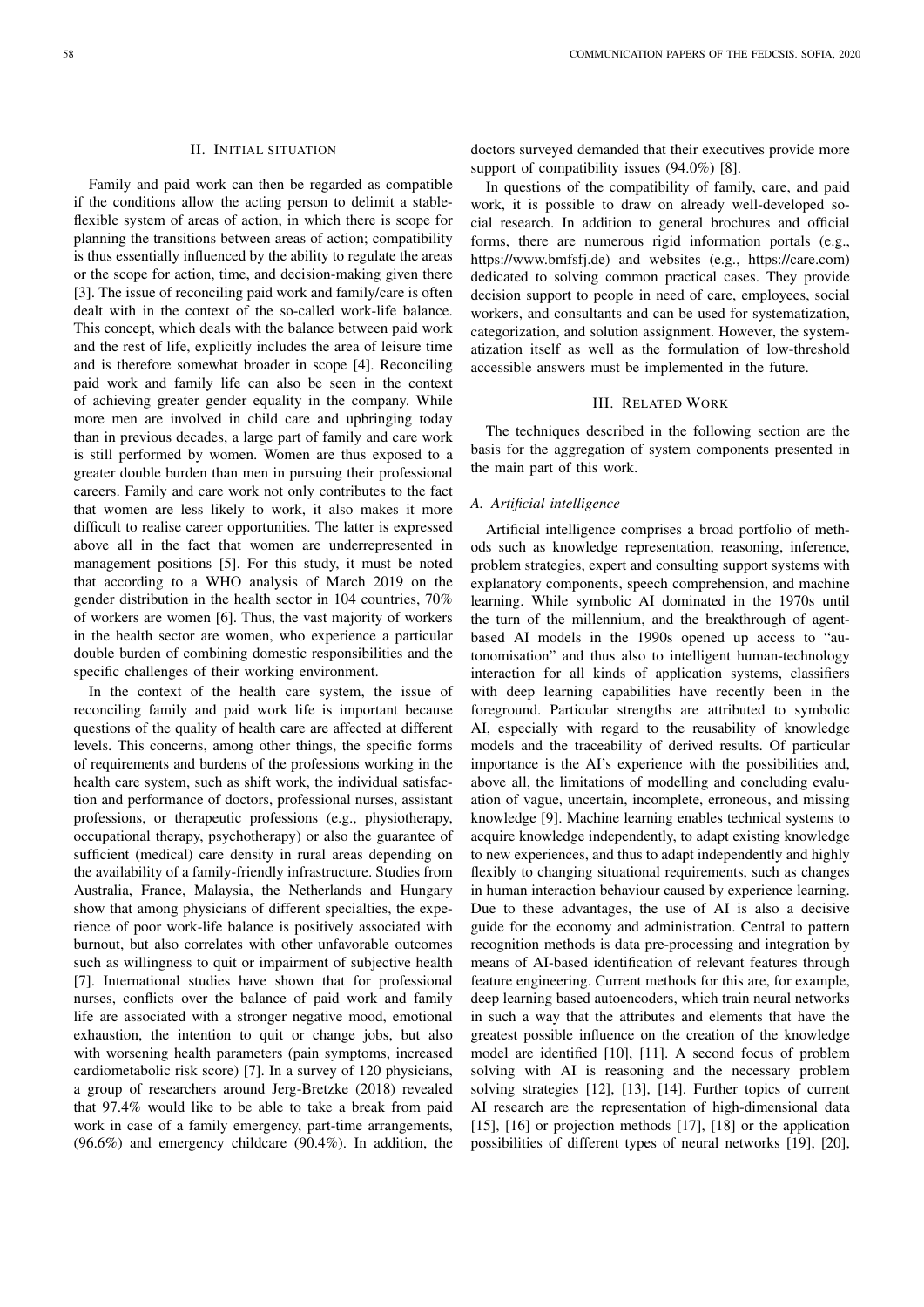[21]. The processing of natural language, e.g., in chatbots, is a necessary technique at the forefront of AI innovations.

## *B. Text Classification*

The text classification of legally relevant passages in brochures, forms, guidebooks, and web content can be carried out using automated procedures. Up to now, Support Vector Machines have been used, whose performance was superior to other methods in this task [22]. Recent studies have shown neural networks to be promising and state of the art. Numerous development steps have made it possible to make them available for a broad field of application [23], [24]. In addition, language models have recently been presented that have consistently improved the performance of neural classification tasks [25], [26]. The implementation of the intended automatic annotation of action guidelines for the classification of legally relevant text passages seems to be very promising.

#### *C. AI and application systems in the context of social services*

Chatbots act as virtual assistants, which are text-based dialog systems capable of mediating interaction between humans and machines in natural language and be equipped with the following features [27]:

- 1) filtering out superfluous information e.g., fillers, pauses, false starts;
- 2) determining an appropriate system response and the need for sophisticated decision making mechanism;
- 3) answer aggregation to present a summary answer rather than a just ranked list of results;
- 4) conversation management that considers and maintains the search goals, conversational history, and current state of the agent's understanding;
- 5) general knowledge that the agent should have about external world in order to efficiently exploit contextual information and correctly process the user's query;
- 6) and personality and moral responsibility to respond to emotional and sensitive queries.

A distinction can be made between rule-based chatbots and AI-based chatbots, which enable independent learning [1]. The continuous research and development of chatbots already enables their everyday use in many areas, e.g., in customer communication in e-commerce [28] or the financial sector [29]. In contrast, AI-based consulting on social services has not yet been researched [30].

## *D. Regulatory hurdles of AI deployment*

Little research exists on the framework conditions for the use of an AI-based information application on legal issues. On the one hand, the particular ethical, legal, and social aspects of the new technology need to be worked out. The duties of care in programming, training, and use of machine learning systems have only been partially considered [31]. The High Level Expert Group on Artificial Intelligence (HEG-AI) of the EU Commission, which recently drafted guidelines, is investigating the framework conditions for an ethically and legally acceptable use of artificial intelligence [32]. Individual case studies on privacy and data protection aspects can only be found in blog posts by data protectionists [33].

## IV. REFERENCE MODEL "PFADI.AI"

The creation of the reference architecture in this section is the main contribution to this work. By combining proven methods and technologies of data processing, a high-level reference model, the information flows, and the technical layer of the bot are modelled and presented. Therefore the presented BERT technology serves as an enabler for the described framework.

#### *A. Methodology*

The main goal of this work relies on defining an architecture of a system that allows the integration of an AI-based chatbotsystem. For this purpose the authors propose a three-tier information system landscape "PFaDi.AI" which is based on well-proven artefacts. The presented work is based on the aggregation and combination of existing system artefacts to a new reference architecture. The creation of the model is based on the design techniques introduced by vom Brocke [34]. On a first higher layer the construction of the new architecture is presented in the next section. The following sections describe the connections of the used systems and their new arrangement to each other. Building blocks of these systems are described on a subordinate layer.

## *B. PFaDi.AI*

The overall procedure shown in Fig. 1 of providing the information a user is searching for is described in this section. The detailed procedures of integrated components are described more precisely in the following sections. The first step in Fig. 1 starts with the initial interaction of the user with the PFaDi.AI-System. The first request is answered by the dialog management of PFaDi.AI and shows readiness for providing information. Further question and answer communication supports the definition of the topic and identifies the layer of the query space to be addressed. This is represented by steps 1–3. Subsequently, the identified query space is used to prepare the search in the data ETL stack with the help of the BERT within the Information Retrieval. The aim is the semantic enrichment of the corpus transferred, in order to search the relevant data sinks in the following step 5 using the prepared keywords.

Following this, the identified structured or unstructured text fragments from the data sinks are prepared and broken down into processable sequences using topic modelling methods. After extracting the information from the text sequences with the help of qualifier algorithms, these sequences are brought back to Dialog Management in step 7 and made available to the user in step 8.

#### *C. Dialogue Management*

Dialogue Management determines the actual context of the dialogue. With respect to the features mentioned above to a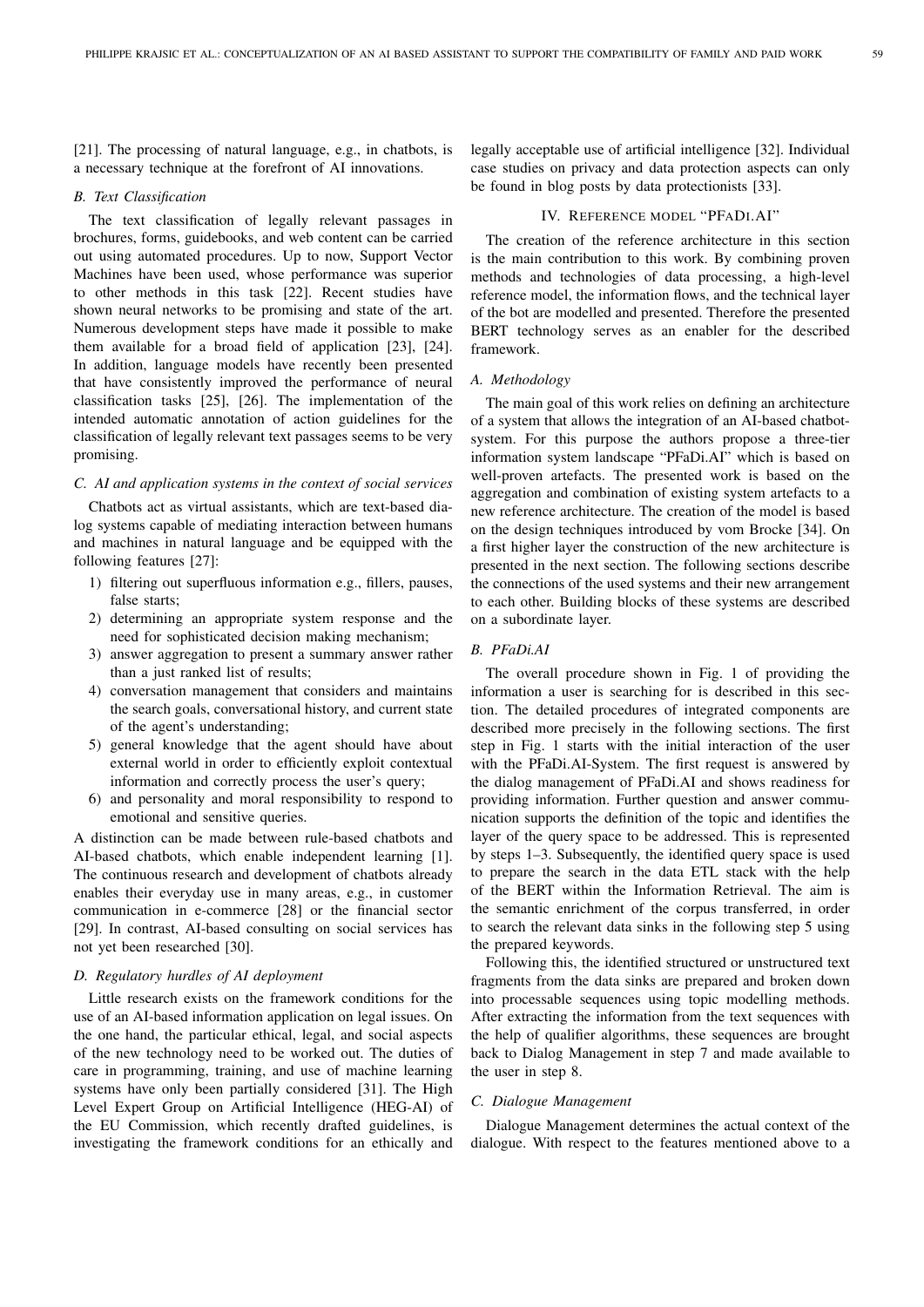

Fig. 1. High-Level Representation of the proposed architecture [own illustration]

chatbot, an architecture for an application system for social services was designed. For example, the user could say or write: "I need childcare for this week" and the bot would try to find appropriate service offerings. Then the user might add: "for the older of my two children," here the user refers to a part of the conversation that took place earlier. The bot has to correctly interpret before confirming with the user. Besides the general language, dialogue entry and exit play a special role in the conversation. When the bot starts the conversation proactively, the area of competence must be clearly defined. The definition of the dialogue exit can look manifold. It can range from pure information about the subject area of care or social services, direct booking of a service to preparing an appointment with a human consultant. An overview of the objectives of individual thematic sub-bots used in the proposed architecture is given. Based on the needs of the user, appropriate sub-bots are selected to generate high quality responses (see Table I). The individual bots are based on information transmitted by the user during the course of the conversation. The sub-bots are characterized by special domain knowledge (e.g., taxonomies and ontologies for care, paid work, and families).

TABLE I DEFINING CHARACTERISTICS OF SUB-BOTS

| <b>Name</b>     | <b>Description</b>                                                                                                                                                                                                                                      |
|-----------------|---------------------------------------------------------------------------------------------------------------------------------------------------------------------------------------------------------------------------------------------------------|
| Small Talk Bot  | By filling the bot's architecture with answers to<br>social inputs like "How Are You?," it is not only<br>prevented unnecessary fallbacks. The bot is strength-<br>ened with human qualities, which builds an invalu-<br>able connection with the user. |
| Work Bot        | Answers all inquiries and provides information on<br>organizational issues within a company (e.g., swap-<br>ping shifts) as well as questions on employee rights.                                                                                       |
| Health Care Bot | Makes offers of care counselling and provides ap-<br>propriate information on the situation of affected<br>persons and relatives, finds services for the imple-<br>mentation of care services and gives advice when<br>applying for state support       |
| Family Bot      | Searches for offers of family related services. These<br>can be, for example, child care, animal care, do-<br>mestic help. An automatic booking of these services<br>should be possible.                                                                |

The information flow of the chatbot-system is represented in Fig. 2. Users can chat with the bot not only via free text input but also speech-controlled. This is done via low-threshold use of common end devices. It's also possible to guide users through the dialogue with the help of buttons and ready-made story lines. This prevents questions being formulated in a way that is incomprehensible to the bot. No matter how well the bot is planned, it could always happen that it cannot answer a question. In this critical case, there are various escalation options: For example, a consultant can step in and take over the chat, the user can be referred to the telephone service, fill out a contact form or receive helpful documents for download. This should not result in any additional effort, otherwise the bot will not be perceived as a helper. In order to ensure targeted communication and avoid escalations the dialogue management must have mechanisms for processing feedback and policy learning. On the one hand, the agent takes the user's feedback to determine whether the bot is coping well with the conversation and whether the user is satisfied with the bot's responses. This encourages the bot to learn from mistakes and correct itself in future conversations. Through policy learning, the bot can be taught a positive language. The goal is to improve the overall satisfaction of the end user.



Fig. 2. Communication between human and chatbot [own illustration]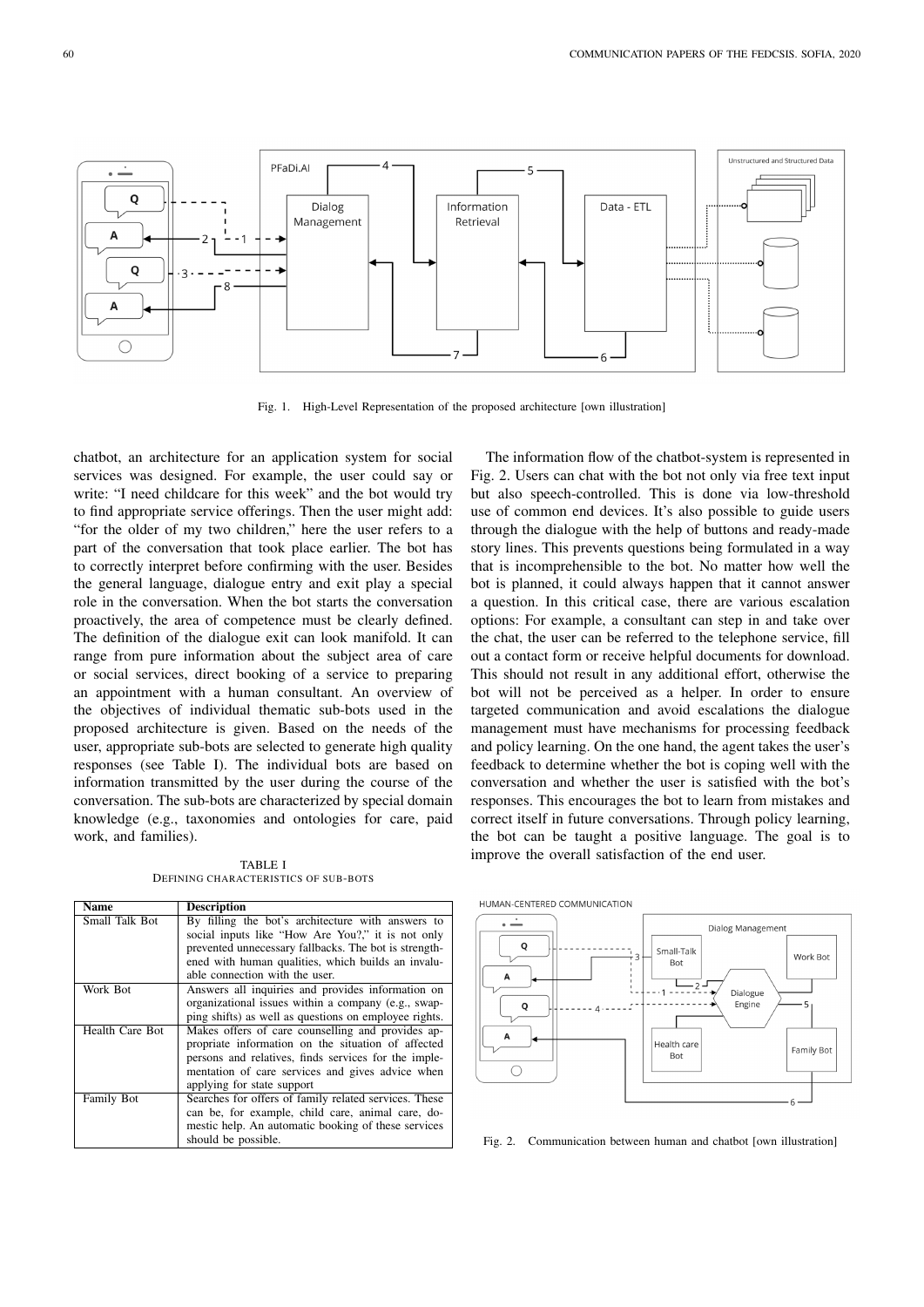Thus a network of successful paths has been derived and the bot is able to conduct the conversation to the satisfaction of the end user. The bot tries to learn from the interaction and to follow in detail the course of the conversation it had with similar users in the past. The technique of reinforcement learning can be used for this.

## *D. Information Retrievel*

The system is placed in the area of information retrieval prepare information for further processing in subsequent systems in order to provide purposive information. Two information directions are addressed. On the one hand, the transferred question-answer constructs of the chatbots are prepared by an intent clearifier and then semantically processed by the BERT algorithm. On the other hand, sequences of answers are cut from identified relevant documents from the ELK-Stack for the transmission to the chatbot-system.

*1) BERT:* In the model, the BERT algorithm performs the task of providing the actual answer to the user's question. For this purpose, the user receives a content-related pre-selected sequence from the ELK, which is then searched and evaluated for the detailed answer to the user's question. As BERT is one of the core components of the system, it is discussed in more detail in chapter V. Here the technical aspects of BERT, such as the input / output representation of questions and answers or the pre-training and fine-tuning of BERT, will be discussed.

*2) Intent Clearifier:* The recognition of the intention of the questioner is helpful for the effective generation of an appropriate answer. For this purpose, Language Understanding Tools such as LUIS can be used. Fig. 3 shows an example of how to determine the probability of an intent to a user's question:

```
"query": "How can I apply for parental allowance in Saxony?",<br>"topScoringIntent": {<br>"intent": "ParentalAllowance",<br>"score": 0.9887482
     },<br>"intents": [
                  "intent": "ParentalAllowance".
                  "score": 0.9887482
           \}"intent": "None",<br>"score": 0.04272597
           \left\{ \right."intent": "LocationFinder"
                  \left\{ \right."intent": "Reminder
                  "score": 0.00375502417"intent": "FoodOrder",
                  "score": 3.765154E-07
          \mathcal{F}\overline{1}\overline{\phantom{a}}
```
Fig. 3. Intent Clearification [own illustration]

*3) Topic Modelling:* In the model, communication with the user is controlled on the basis of a question and answer qualifier. This is intended to ensure that the question qualifier has all the information needed to answer the question. Here,

sufficient keywords must be available to delimit the content of the topic area. On the other hand, the answer qualifier is intended to ensure that the user is only provided with information in the chatbot that exceeds at least one threshold value in the probability of correctly answering his question. Within the presented architecture, a topic modelling framework performs the task of deriving the required information from the information sinks identified by the crawler. For this purpose, the entire web page stored in the ELK stack is first segregated into paragraphs using a topic-modeling procedure. Afterwards, the paragraphs with the highest similarity to the question are made available for answering to the corresponding bot.

## *E. Data ETL*

During the data ETL step, the contents prepared by BERT are passed to the ELK stack. Within the stack, available blocks of information are searched for on the basis of the identified subject areas and passed to the information retrieval. The information blocks are cyclically updated by a crawler ecosystem and stored in the ELK stack as shown in Fig. 4. While step 3 is triggered per each request, steps 6 and 7 are performed periodically.

*1) Crawler Ecosystem:* A web crawler is used to programmatically go over a selection of websites and extract its data. Such a crawler allows you to create a large text corpus from selected web pages. For the purposes of this work, the official websites on reconciling family and paid work at EU level and at federal and state level will be searched in German language (e.g., https://www.bmfsfj.de/). For a corresponding specialisation of the information, additional company-specific information can be added to the text corpus.

As an application framework scrappy is used to crawl these websites for structured (e.g., HTML) and unstructured data (e.g., PDF). You can get the HTML source code through the scrappy downloader.

|                      | html                                                               |  |
|----------------------|--------------------------------------------------------------------|--|
| $\hbox{\tt }$        |                                                                    |  |
|                      | $\epsilon$ head lang = "de">                                       |  |
|                      | <meta charset="utf-8"/>                                            |  |
|                      | <title>Titel</title>                                               |  |
|                      |                                                                    |  |
| <body></body>        |                                                                    |  |
|                      | $\langle \text{div } \text{id} = \text{"content"} \rangle$         |  |
|                      | <ul id="useful"></ul>                                              |  |
|                      | <li>Das ist die erste Nachricht</li>                               |  |
|                      | <li>Das ist die zweite Nachricht</li>                              |  |
|                      | <li>Das ist die dritte Nachricht</li>                              |  |
|                      | $\langle$ /ul>                                                     |  |
| <div id="url"></div> |                                                                    |  |
|                      | <a href="https://www.bmfsfj.de">Bundesministerium für Familie,</a> |  |
|                      | Senioren, Frauen und Jugend                                        |  |
| $\langle$ /div>      |                                                                    |  |
| $\langle$ /div>      |                                                                    |  |
|                      |                                                                    |  |
| $\langle$ /html>     |                                                                    |  |

Fig. 5. HTML source code of a simple web page [own illustration]

The scrappy downloader can access the web data according to the specified URL. With selectors certain parts of the HTML document can be specified by Xpath expressions. For the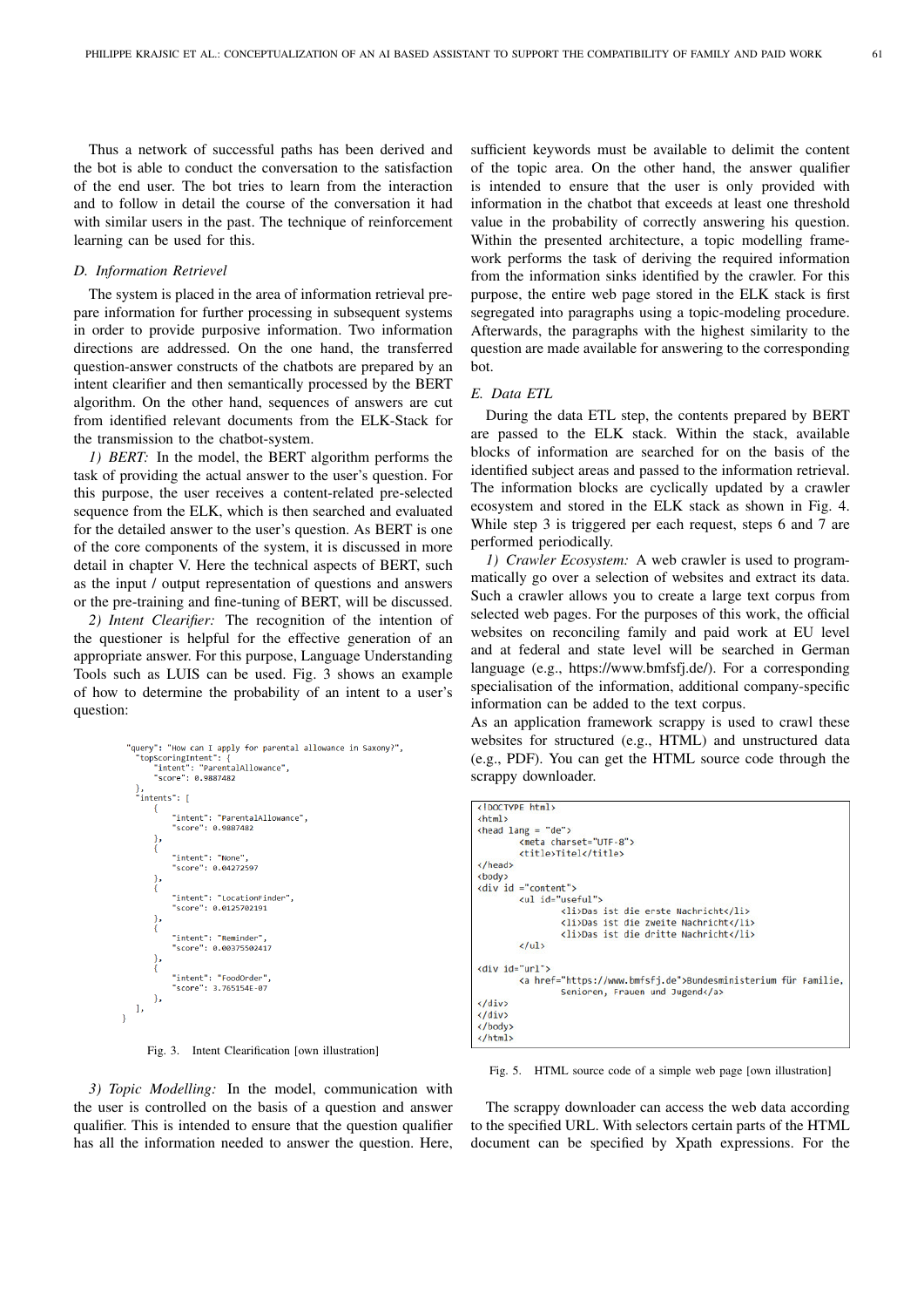

Fig. 4. Information flow — technical layer with communication between system aggregates [own illustration]

HTML source code in Fig. 5 you can construct an Xpath for selecting the text under the label and extracting the text inside the attribute from the HTML source code.

*2) ELK-Stack:* This ELK stack is used to collect and store the structured and unstructured data generated by the web crawler. Furthermore, the document-oriented database Elasticsearch is used to retrieve the collected information for the purpose of finding an appropriate response. The Elastic or "ELK" stack contains three open source tools: Elasticsearch, Logstash, and Kibana. It is a document-oriented database designed to store, retrieve, and manage document-oriented or semi-structured data. Logstash is a server-side data processing pipeline that simultaneously ingests data from multiple sources, converts it and then sends it to a storage location, such as Elasticsearch. Kibana allows users to visualize data through charts and tables in Elasticsearch.

## V. BERT: BIDIRECTIONAL ENCODER REPRESENTATIONS FROM TRANSFORMERS



Fig. 6. Transformer Model Architecture [35]

Bidirectional Encoder Representations from Transformers (BERT) [36] represents the state of the art of language models that pretrain deep bidirectional representations for a variety of tasks. Possible fields of application include text classification, named entity recognition or question answering tasks (i. e. SQUAD 2.0) [37]. The Bert implementation is a two-stage process consisting of a pre-training step and a fine-tuning step. During the pre-training step the model is trained on unlabelled data. Based on this the fine-tuning step follows. Here the model is initialized with the pre-trained parameters, which are then fine-tuned with labelled data from downstream tasks.

#### *A. BERT Baseline Model Architecture*

BERT is based on the transformer architecture described by Vaswani et al. [35]. Fig. 6 shows a transformer model architecture. For a more intensive study of Transformer Architecture, please refer to [35].

#### *B. Input / Output Representations*

The input representation of BERT can represent both a single sentence and a pair of sentences (e.g. < Question, Answer>) in one token sequence. An example sentence could be as follows:

#### *Where can I find the nearest childcare?*

The tokinization of this sentence is then as follows:

$$
['[CLS]', 'Where', 'can', 'T', 'find', 'the', 'nearest', 'children', '?', '[SEP]']
$$

The first token of each sequence is always a special class token 'CLS'. The hidden state associated with this token is used for classification tasks as an aggregated sequence representation. For a pair of sentences within a sequence another special token 'SEP' is used. This token is used to separate the individual sentences. For a question-answer task the following structure can be used:

$$
['CLS', 'qw1', ... 'qwN', 'SEP', 'cw1', ... , 'cwM', 'SEP']
$$

It can be used this input representation for each sequence. Here 'CLS' stands for a classification token and 'SEP' for a separation token. Furthermore 'qw' represent a question word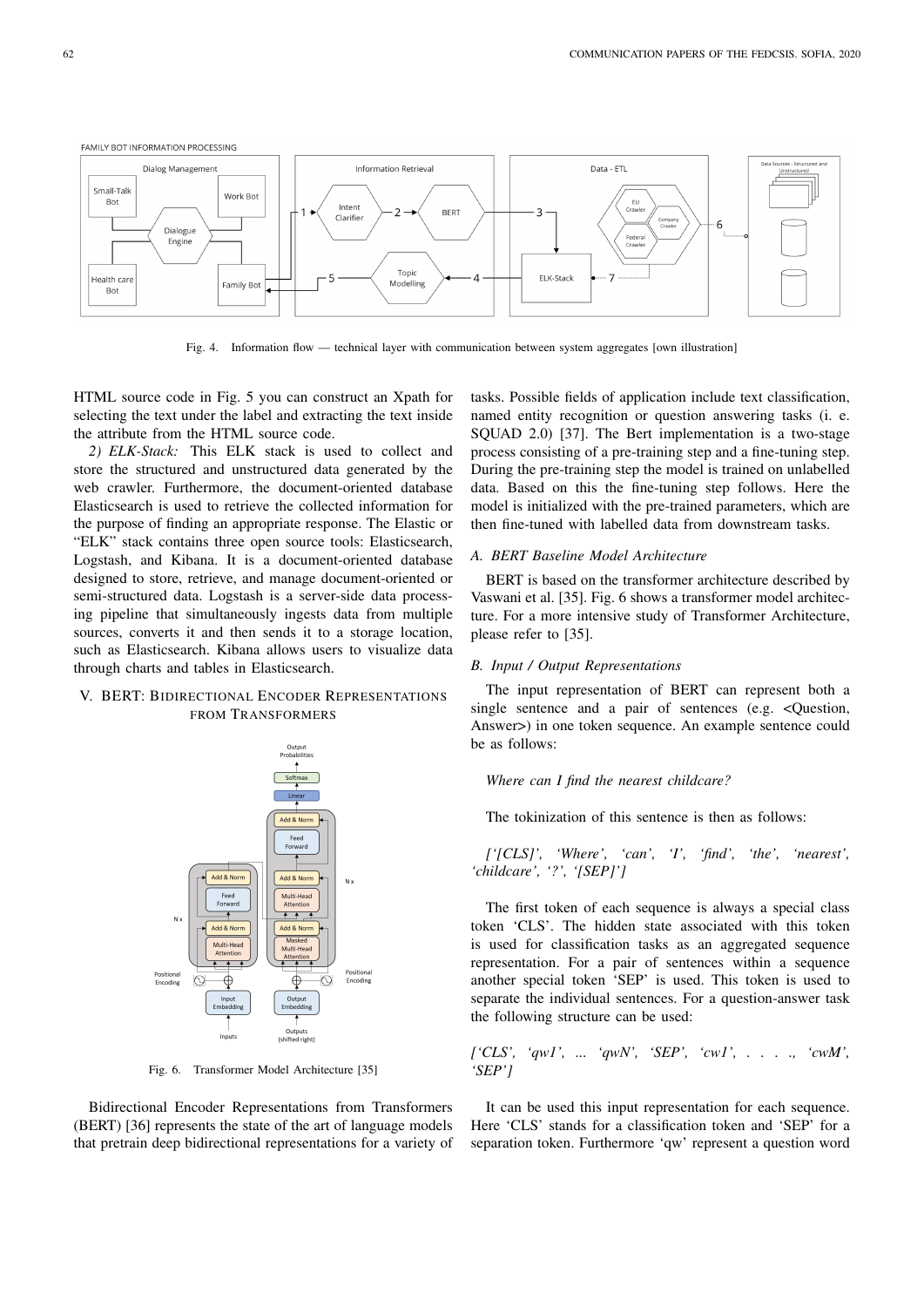with N, the number of question words and 'cw' represents a context word with M, the number of context words. The representations are taken by the first encoder transformer and retrieve embeddings for each of the words. The input embeddings are the sum of the token embeddings, the segmentation embeddings, and the position embeddings.

### VI. PRE-TRAINING BERT

Instead of using traditional left-to-right or right-to-left language models [38][39], it can be used as an unsupervised tasks to pre-train BERT. For the purpose of Question Answering and Natural Language Inference the Next Sentence Prediction task is described in this section.

## *A. Next Sentence Prediction*

For downstream tasks like Question Answering (QA) it is important to understand the relationships between two sentences, which is not directly captured by language models. For that reason BERT is pre-trained for a binarized next sentence prediction task. This task can be generated from any monolingual corpus. 50% of the time B is the actual next sentence that follows A (labeled as isNext) when choosing the sentences A and B for each pre-training example. For the other 50% it is a random sentence from the corpus (labeled as NotNext). The following example illustrates the next sentence prediction task:

*Input = [CLS] where can I find the nearest childcare [SEP]*

*for taking care of my child [SEP] Label = IsNext Input = [CLS] where can I find the nearest childcare [SEP] in order to get a raise [SEP] Label = NotNext*

The next sentence prediction task is related to representation learning objectives used in [40] and [41].

#### *B. Pre-training and fine-tuning BERT*

For pre-training purposes the corpus data in German language is used, which was created from the text data obtained by the web crawler.

BERT uses the self-attention mechanism to unify the encoding of the text pairs as well as the application of the bidirectional cross attention between concatenated sentences. Because of that fine-tuning is a straightforward task. For fine-tuning the task-specific inputs and outputs are simply plugged into BERT and an end-to-end fine-tuning of all parameters is performed. At the input, sentence A and sentence B from pre-training are analogous to question-passage pairs in question answering. At the output, the token representations are fed into an output layer for token level tasks, e.g., question answering, and the [CLS] representation is fed into an output layer for classification. The hyperparameter-tuning includes setting an appropriate batch-size, learning rate or number of epochs and is very task specific.

## VII. CONCLUSION AND FUTURE WORK

In this work a conception of an AI based assistant to support the compatibility of family and paid work was presented. For this purpose, the essential components of the bot from data generation, data storage, and data flows to information retrieval and data management were described. The main component of the system is represented by BERT, which contributes to the classification of user questions in terms of content and thus to a more optimised finding of answers by the sub-bots. The presented architecture components are state of the art components from the areas of data pipelines, data processing, and artificial intelligence which have been aggregated and combined into a new reference architecture and thus answer the research question posed at the beginning about the appearance of a suitable approach for a chatbot architecture for a better compatibility of family and paid work. This presented preliminary approach for a chatbot architecture for better reconciliation of family and paid work, especially in the care and health sector, is a promising starting point for further developments. The bot is supposed to be used by the user via specific end devices (e.g., smart phone, tablet, pc) based on speech or text. Whereby the use should be as low-threshold as possible. In a next step, the reference model and its components will be implemented in a first prototype with the help of the latest technologies from science and engineering. This is to be used initially as a prototype and then productively in the above-mentioned areas in order to mitigate the effects of the corona pandemic on the compatibility of family and paid work and to better master future challenges. By integrating PFaDi.AI into the PFaDi platform, the aim is to enable employees to structure their daily lives efficiently through easily accessible information and services and to minimise the impact of the corona pandemic on the reconciliation of paid work and family life. For this reason it is necessary to implement the described steps as quickly as possible and to present them to the scientific community in order to discuss the presented approach and raise additional potential.

#### **REFERENCES**

- [1] H. N. Io and C. B. Lee, "Chatbots and conversational agents: A bibliometric analysis," in *2017 IEEE International Conference on Industrial Engineering and Engineering Management (IEEM)*, 2017, pp. 215–219.
- [2] P. Böttinger and J. zu Putlitz, *Die Zukunft der Medizin: Disruptive Innovationen revolutionieren Medizin und Gesundheit. Mit einem Geleitwort von Hasso Plattner*. Berlin: MWV Medizinisch Wiss. Ver, 2019. [Online]. Available: https://books.google.de/books?id=42rKDwAAQBAJ
- [3] F. Resch and P. Parzer, *Entwicklungspsychopathologie und Psychotherapie - Kybernetische Modelle zur funktionellen Diagnostik bei Jugendlichen*. Berlin Heidelberg New York: Springer-Verlag, 2015.
- [4] S. Kaiser and M. J. Ringlstetter, *Work-Life Balance Erfolgversprechende Konzepte und Instrumente für Extremjobber*. Berlin Heidelberg New York: Springer-Verlag, 2010.
- [5] S. Peters and J. v. Garrel, *Arbeits Zeitsouveränität für Führungskräfte von Morgen - Vereinbarkeit von Beruf und Privatheit*. München: Rainer Hampp Verlag, 2013.
- [6] M. Boniol, M. McIsaac, L. Xu, T. Wuliji, D. K., and J. Campbell, "Gender equity in the health workforce: Analysis of 104 countries." *Health Workforce Working paper 1.*, 2019.